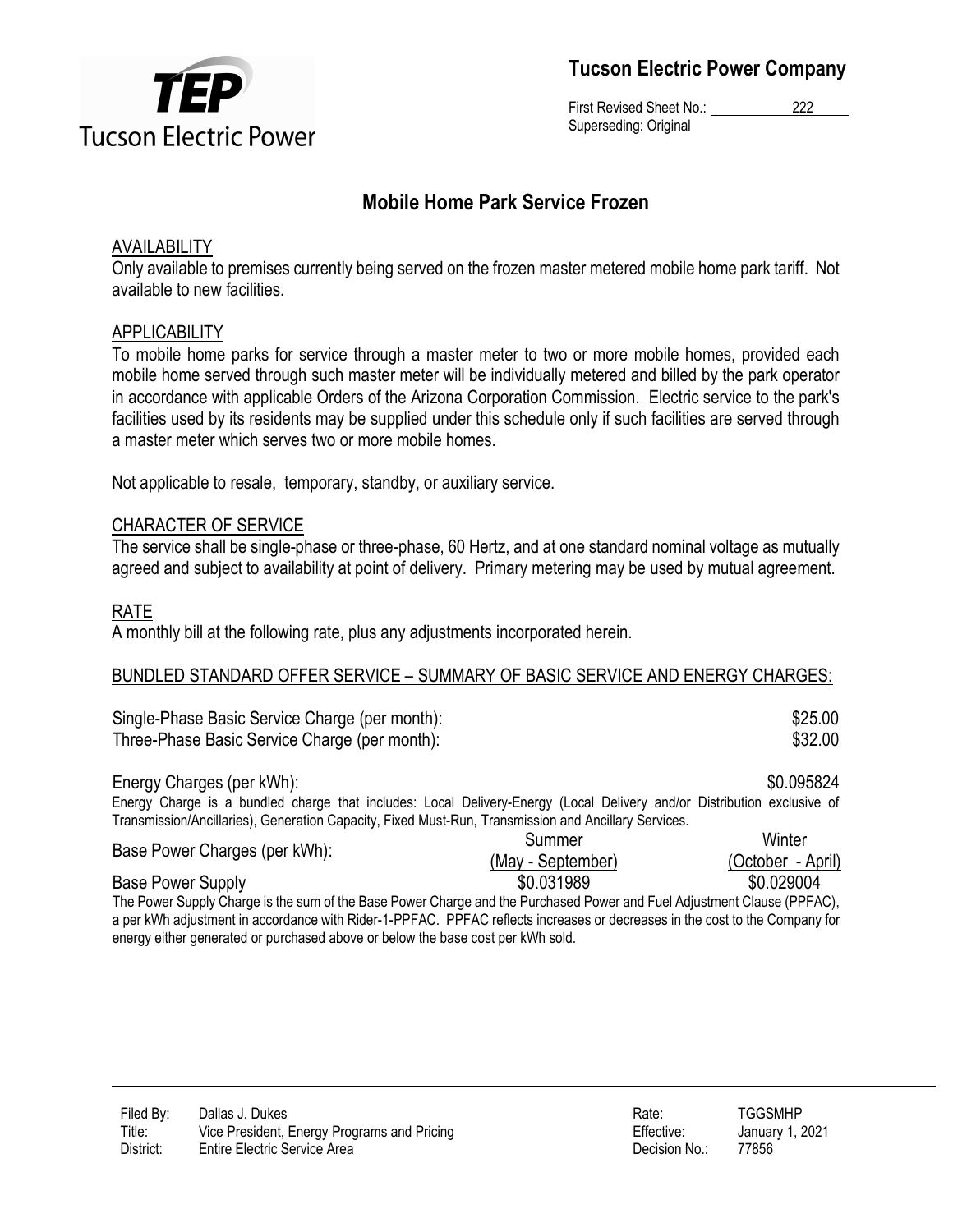

First Revised Sheet No.: 222 - 1 Superseding: Original

# DIRECT ACCESS

A Customer's Direct Access bill will include all unbundled components except those services provided by a qualified third party. Those services may include Metering (Installation, Maintenance and/or Equipment), Meter Reading, Billing and Collection, Transmission and Generation. If any of these services are not available from a third party supplier and must be obtained from the Company, the rates for Unbundled Components set forth in this tariff will be applied to the customer's bill.

#### FOR DIRECT ACCESS: ARIZONA INDEPENDENT SCHEDULING ADMINISTRATOR (AZISA) CHARGE

A charge per kWh shall, subject to FERC authorization, be applied for costs associated with the implementation of the AZISA in Arizona.

## TEP STATEMENT OF CHARGES

For all additional charges and assessments approved by the Arizona Corporation Commission see the TEP Statement of Charges which is available on TEP's website at www.tep.com.

#### TAX CLAUSE

To the charges computed under the above rate, including any adjustments, shall be added the applicable proportionate part of any taxes or governmental impositions which are or may in the future be assessed on the basis of gross revenues of the Company and/or the price or revenue from the electric energy or service sold and/or the volume of energy generated or purchased for sale and/or sold hereunder.

#### RULES AND REGULATIONS

The standard Rules and Regulations of the Company as on file with the Arizona Corporation Commission shall apply where not inconsistent with this rate.

#### ADDITIONAL NOTES

Additional charges may be directly assigned to a customer based on the type of facilities (e.g., metering) dedicated to the customer or pursuant to the customer's contract, if applicable. Additional or alternate Direct Access charges may be assessed pursuant to any Direct Access fee schedule authorized.